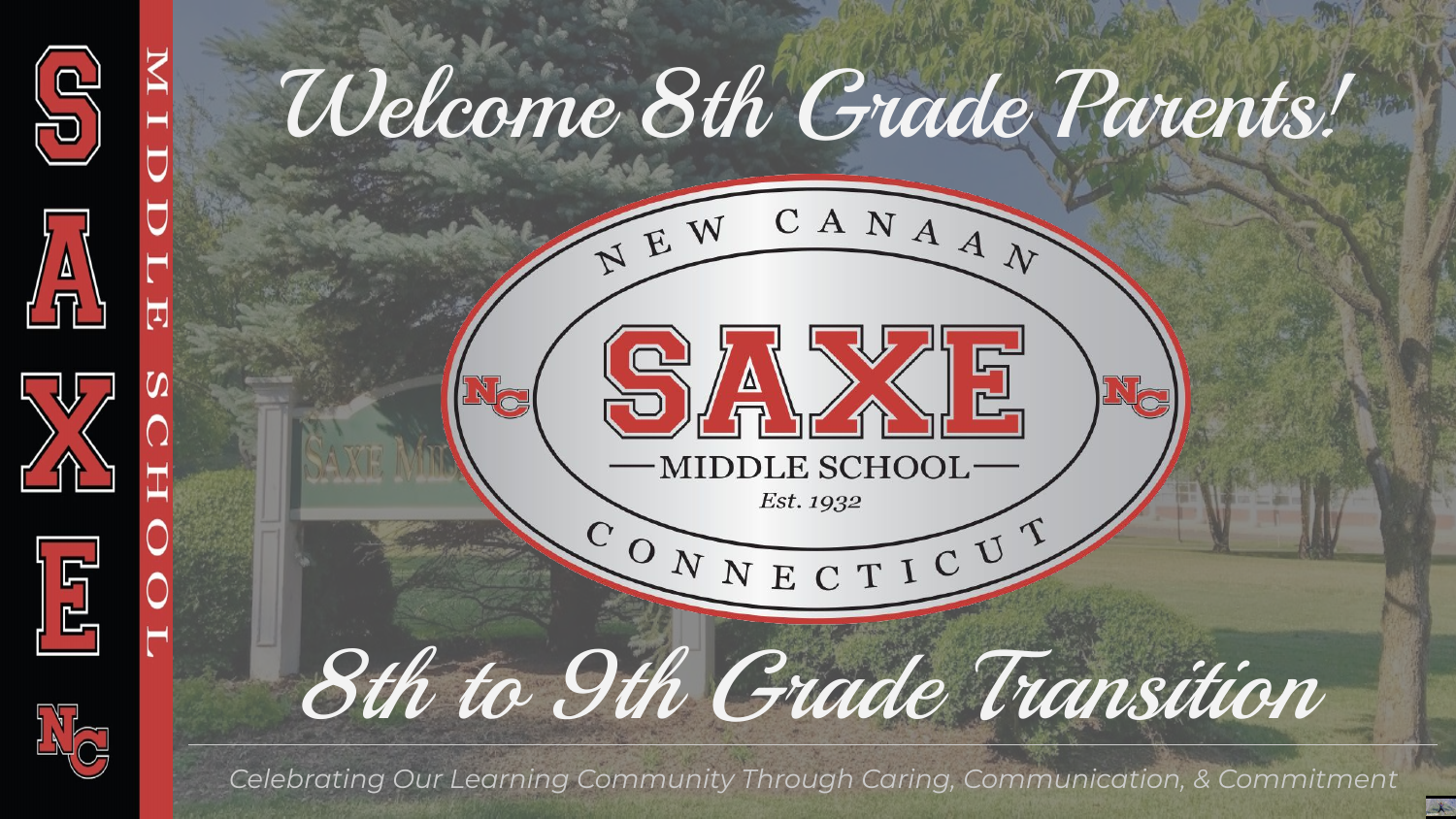

 $\Omega$ 





## **Presenters**

### ❖ **Administrators**

➢ **David Gusitsch -** *Saxe Principal* ➢ **William Egan -** *NCHS Principal* ➢ **Julia Ferreira -** *Saxe Assistant Principal* ➢ **Kristi Carriero -** *NCHS Assistant Principal* ➢**Jay Egan** *- NCHS Athletic Director*

## ❖ **School Counselors**

- ➢ **Linda McGann** *NCHS*
- ➢ **Cynthia Rivera** *NCHS*
	- ➢ **Sarah Beltran** *Saxe*
	- ➢ **Brad Lepisto** *Saxe*
	- ➢ **(Tammy Nettleton** *Saxe)*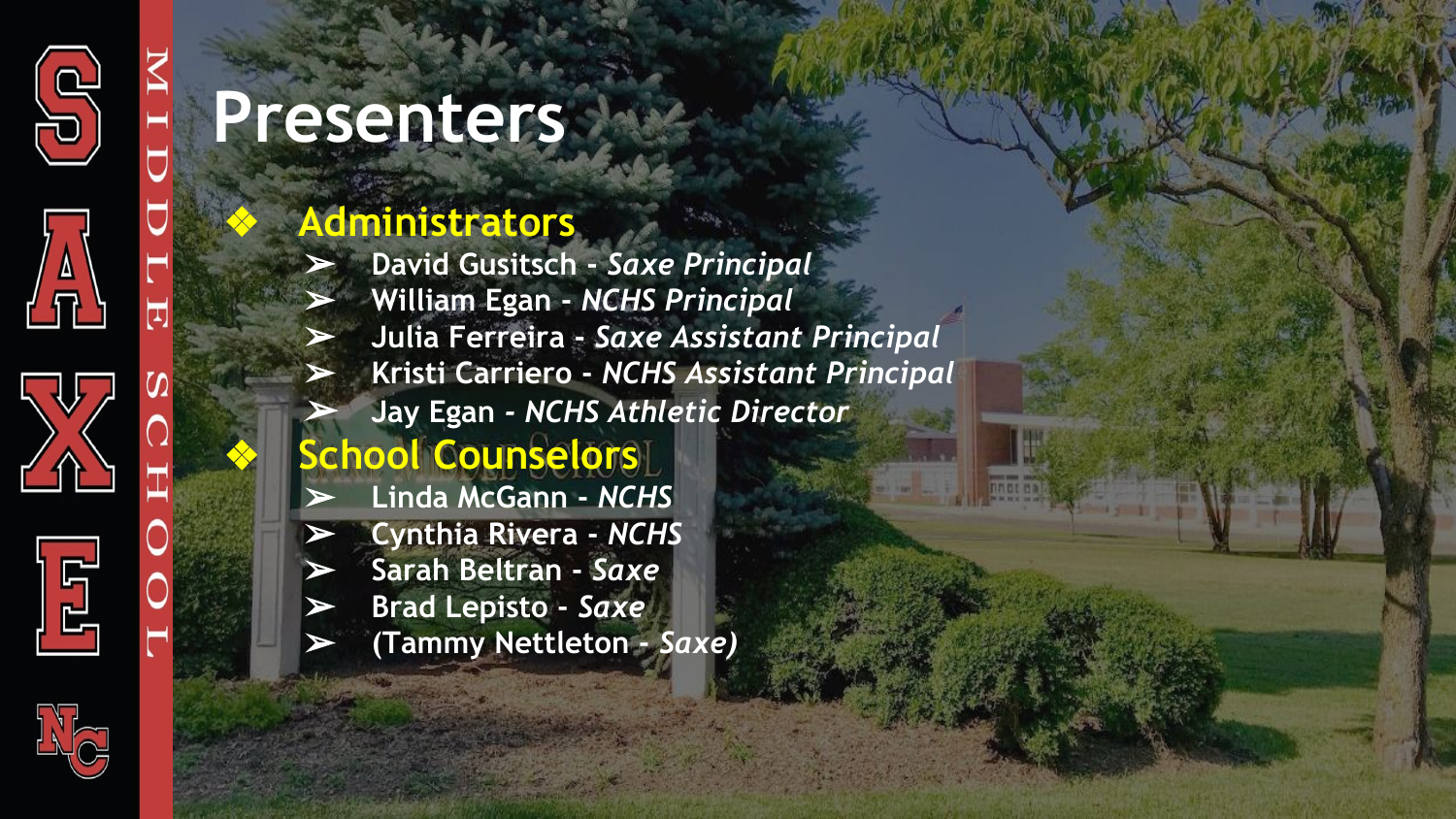

 $\overline{\mathbf{u}}$ 

 $\Omega \vert$ 





# **Agenda**

## ❖ **Transition process**

- ➢ **Websites**
- ➢ **Timeline**

### ❖ **Overview of NCHS**

- ➢ **Schedule & Courses**
- ➢ **World Language**
- ➢ **Electives**
- ➢ **Co-Curricular Activities**
- ➢ **Athletics**
- ➢ **NCHS Student Support Team**
- ➢ **Other Public HS Options**
- ❖ **Next Steps**
- ❖ **Q & A**
	- ➢ **Q & A via webinar**
	- ➢ **FAQ posted later**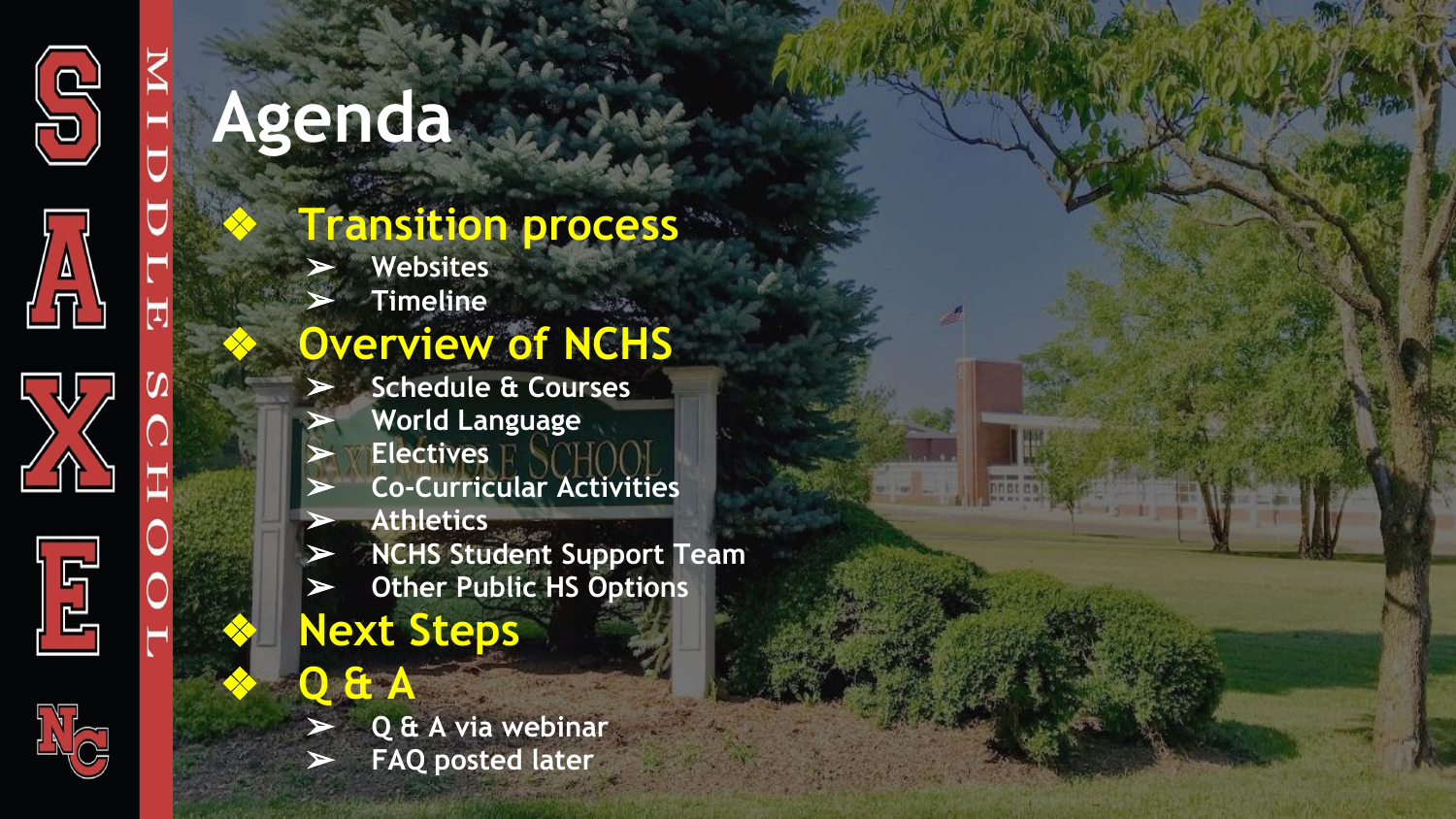





Please use the question & answer feature here ➢ **We will be able to answer some today** ➢ **For others, we will post written replies afterwards** ❖ **For specific questions about your child, please contact your child's Saxe School Counselor**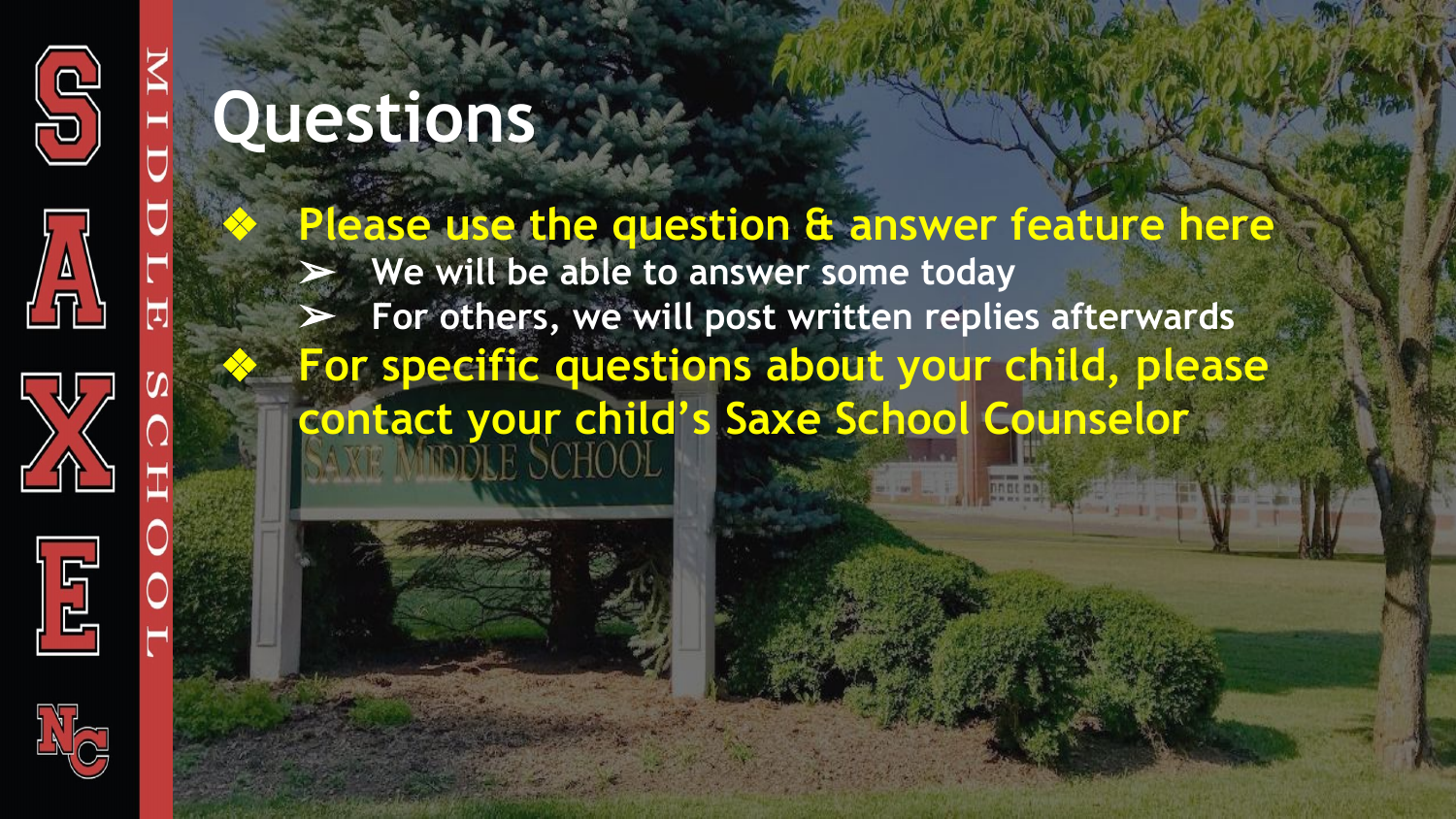





## **Transition Process**

❖ **Students are educated & supported from January to August**

- ➢ **Classroom lessons**
- ➢ **8th to 9th Transition Website (Saxe homepage)**
- ➢ **Parent emails**
- ➢ **Individual meetings w/school counselor (optional)**
- ➢ **Information from classroom teachers**
- ➢ **Introductions to NCHS staff**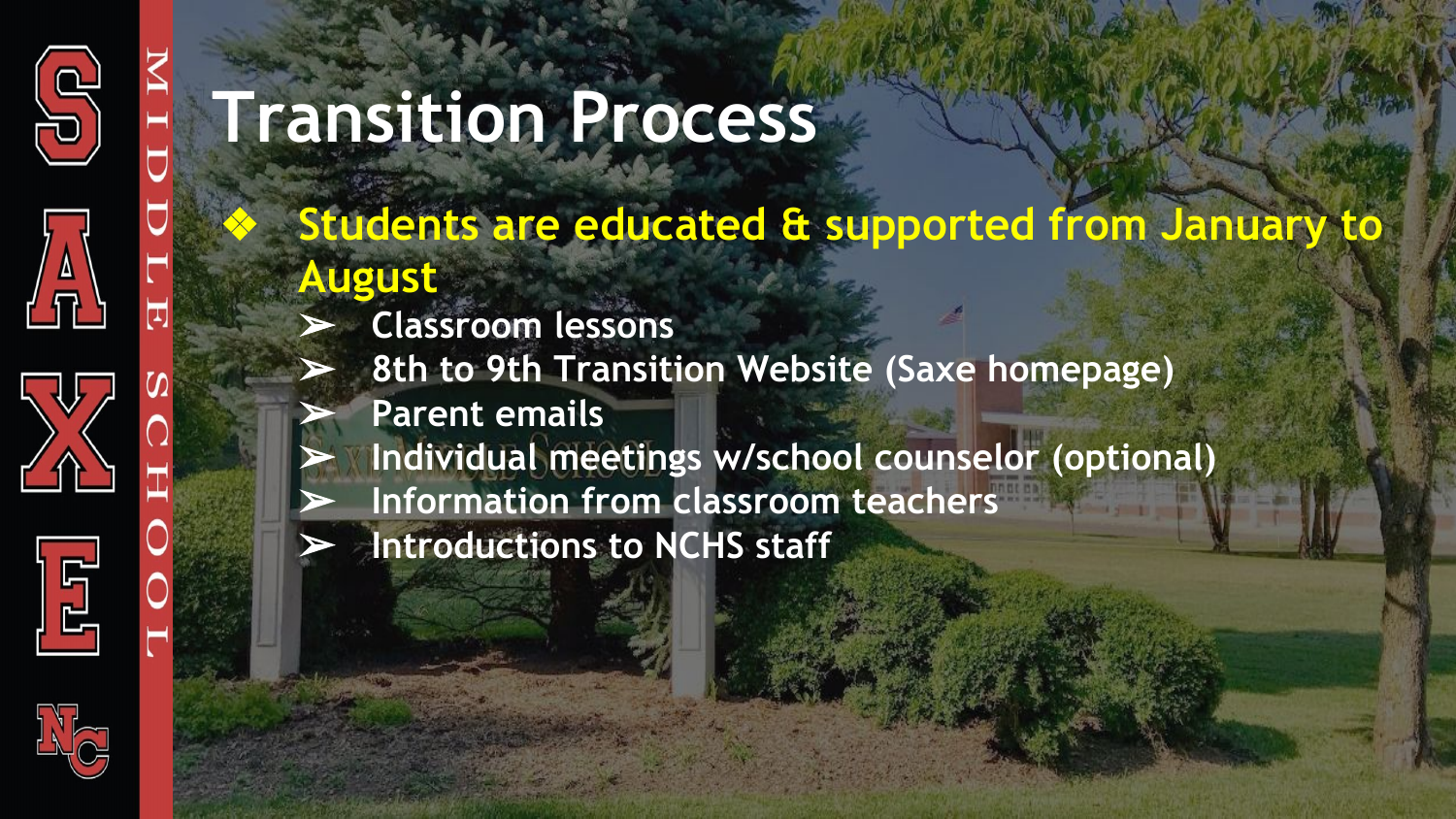



 $\Omega \vert$ 

O





**Study**

❖ **Saxe homepage > Saxe Resources > 8th to 9th Transition Website** ➢ **Saxe [homepage](https://www.ncps-k12.org/Domain/10)** ❖ **NCHS homepage > School Information > Handbook** ➢ **NCHS [homepage](https://www.ncps-k12.org/Domain/9)** ❖ **NCHS homepage > School Information > Program of**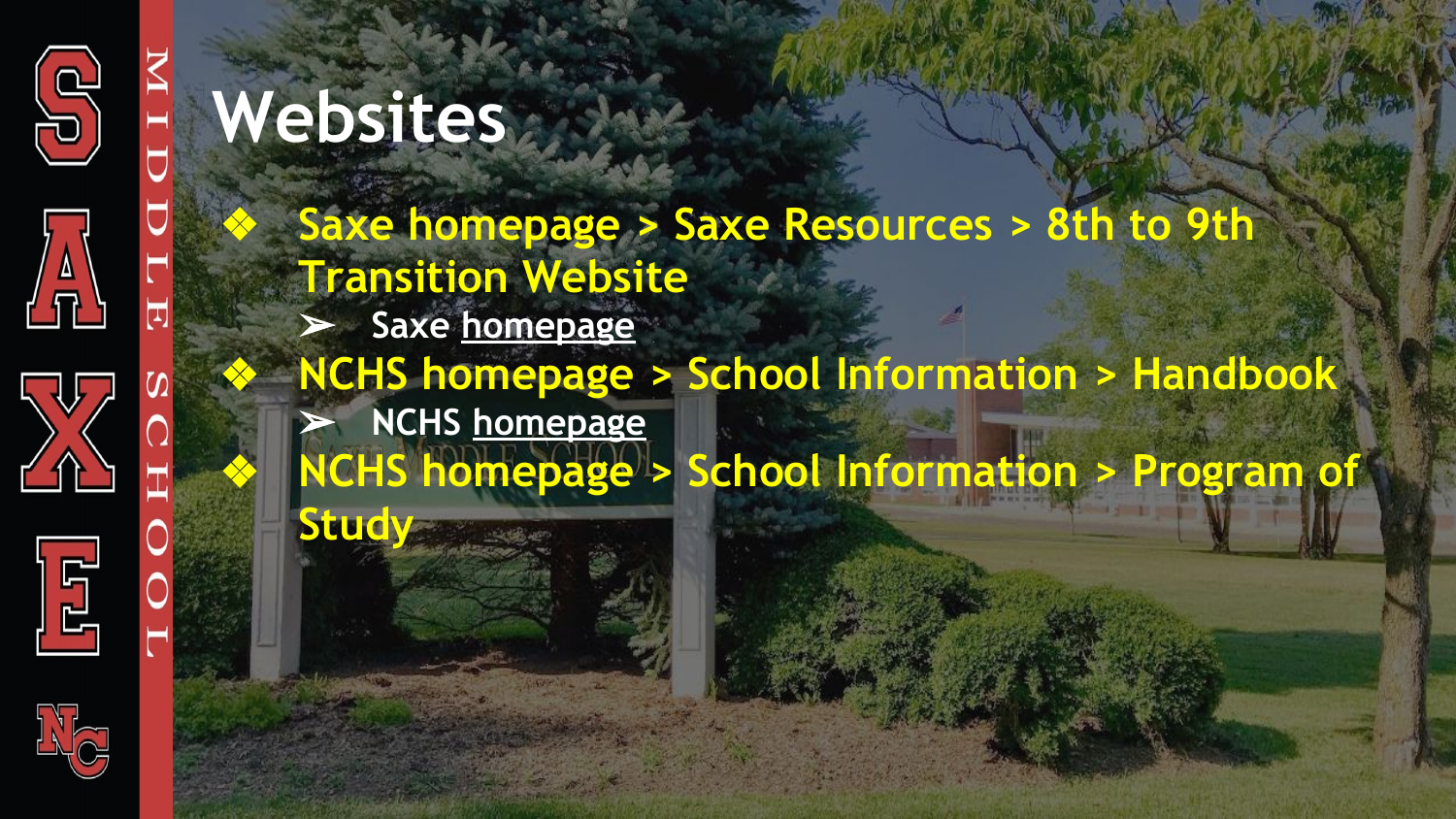





# **Timeline**

### ❖ **Ongoing**

➢ **School counselors available for questions & guidance** ❖ **January**

➢ **Transition Parent Coffee Webinar (today)** ➢ **Classroom lesson #1 - January 13: Overview of NCHS & Transition Process**

❖ **February**

➢ **Classroom lesson #2 - Electives**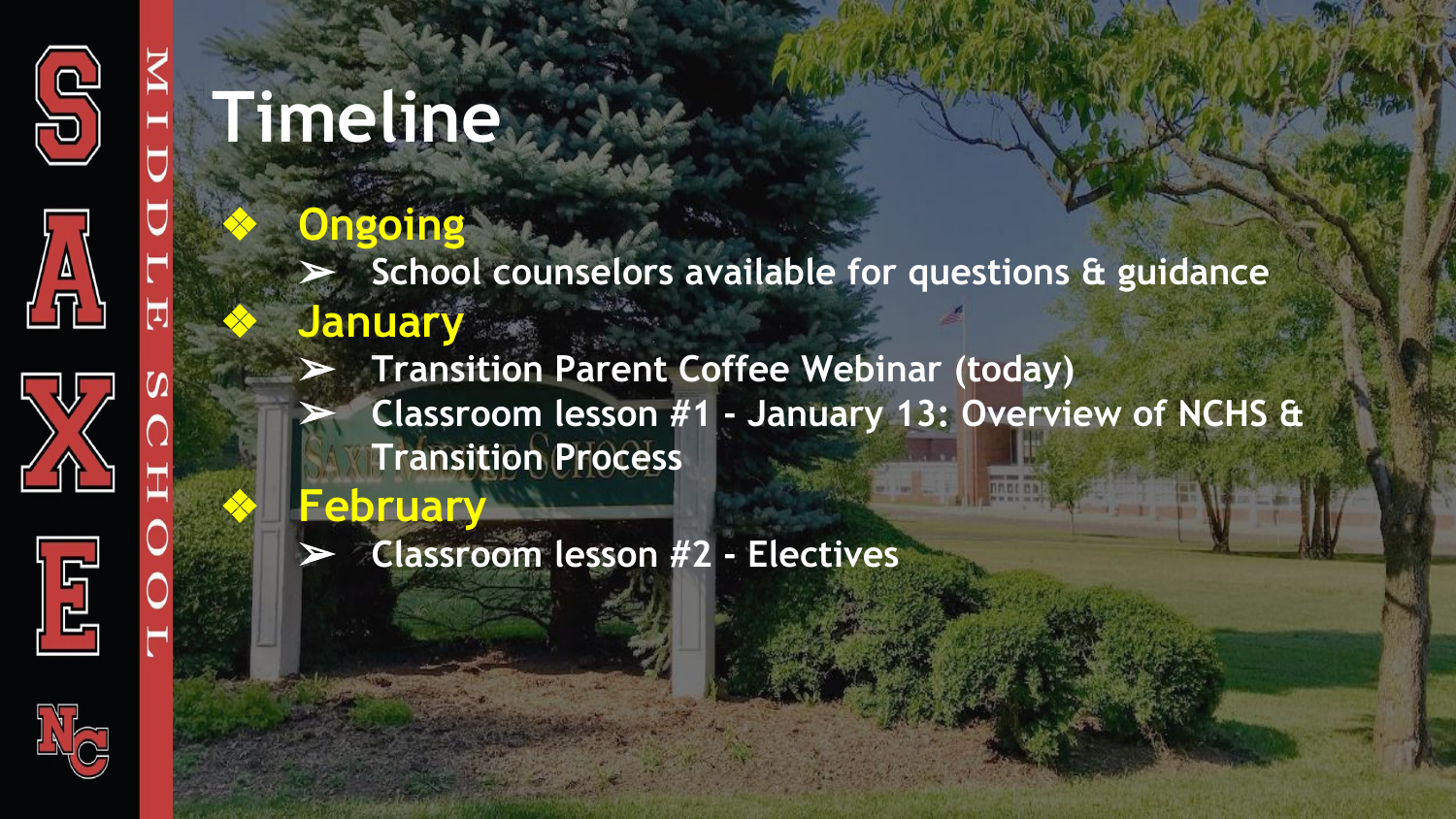

# **Timeline (continued)**

### ❖ **March**

➢ **8th Grade Parent & Student Orientation Night - Thursday, March 3 (evening)** ➢ **Classroom lesson #3 - Course Requests**



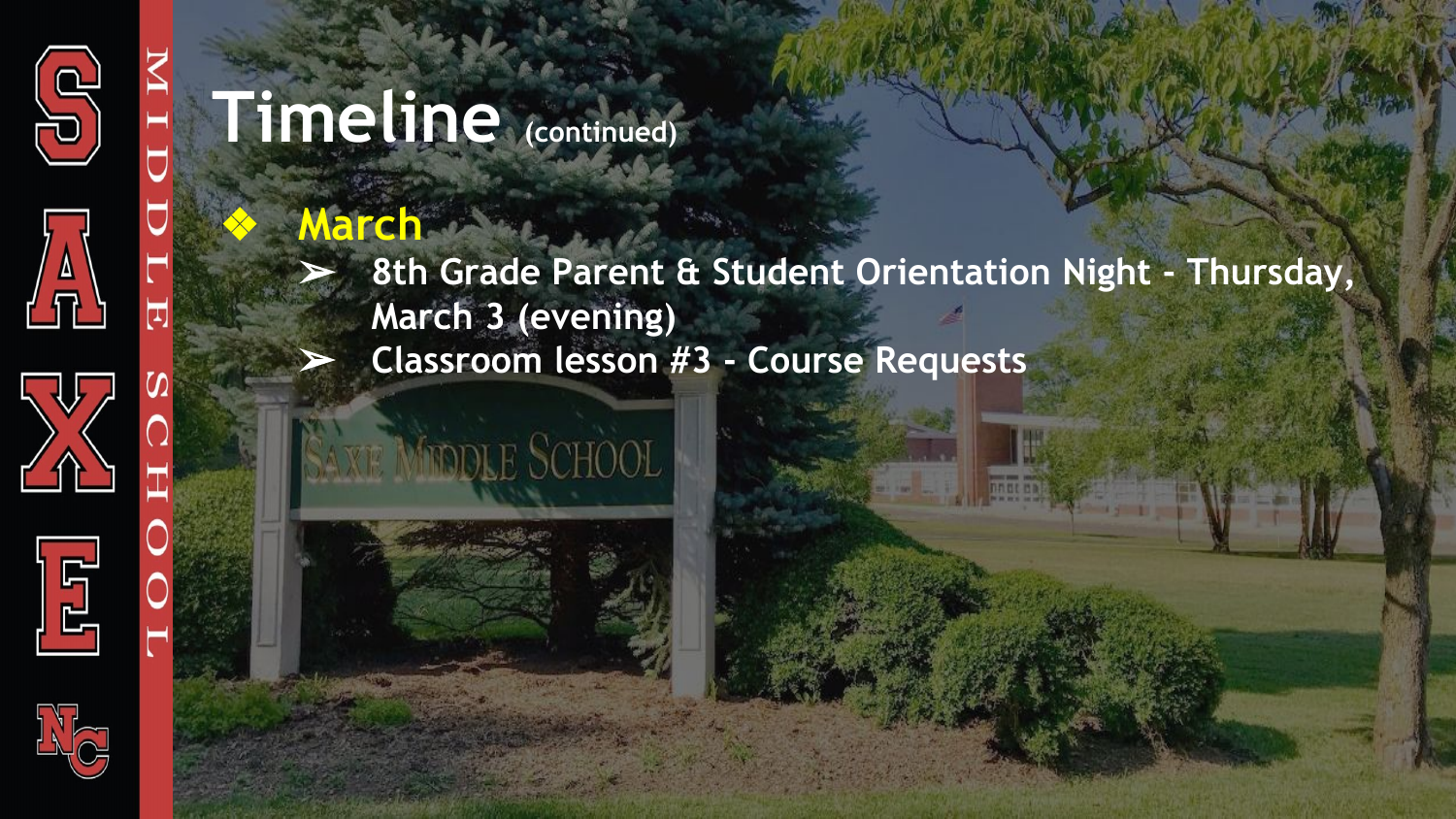

U

히

 $\boldsymbol{\omega}$ 





# **Schedule & Courses**

❖ **Schedule** ➢ **[Link](https://docs.google.com/spreadsheets/d/1VEmbgA-gTDekXviOQNmC3oAY6bL_iRnq/edit?usp=sharing&ouid=106035902370472729262&rtpof=true&sd=true)**

## ❖ **Courses**

➢ **5 Core subjects + 1 elective + PE/Health**

➢ **Honors classes Study Hall**CHOOL ❖ **BYOD**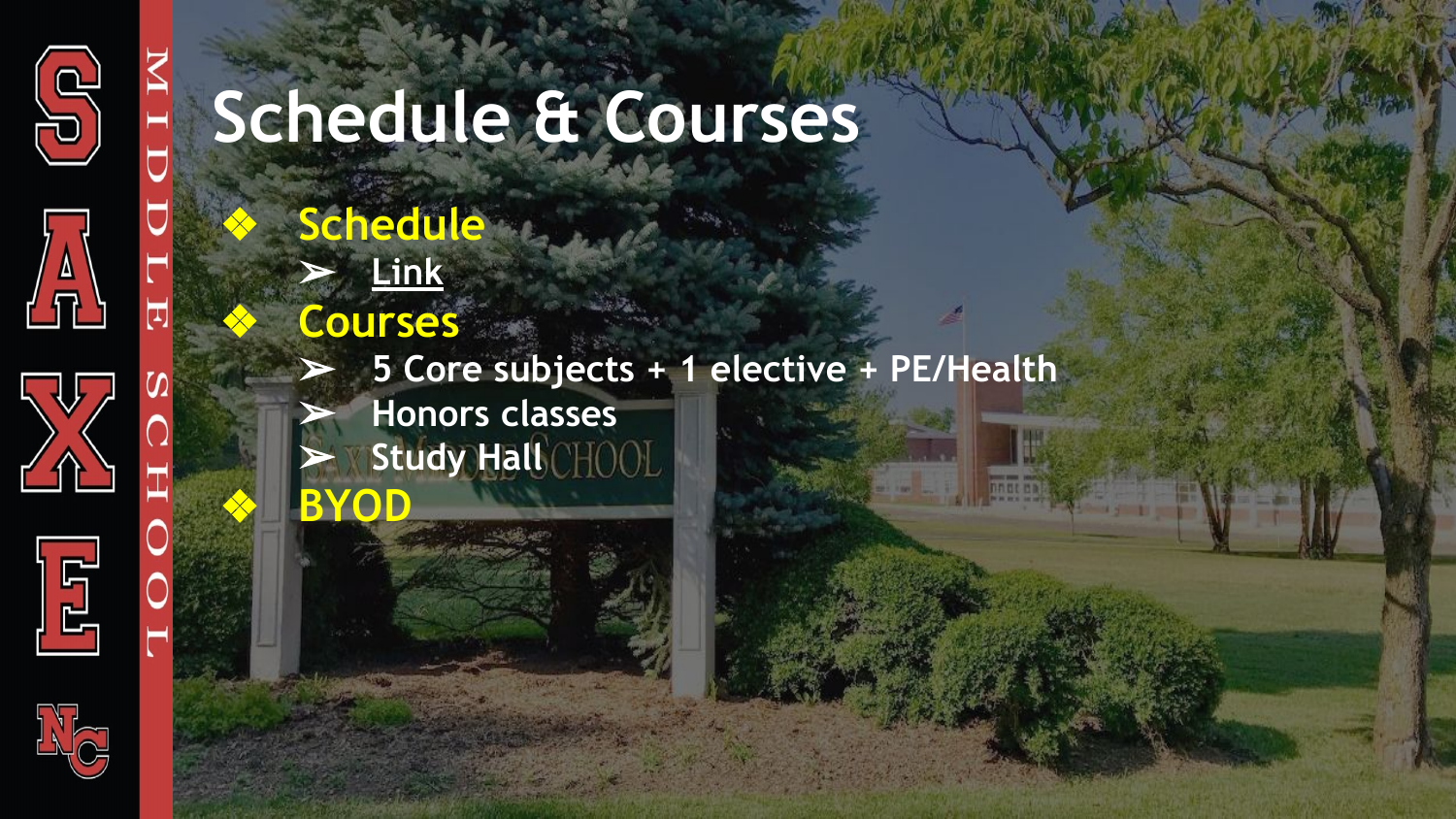



 $\boldsymbol{\Omega}$ 





# **World Language**

## ❖ **WL Courses**

➢ **French, Latin, Latin Mythology & Etymology, Mandarin Chinese, Spanish**

## ❖ **8th to 9th**

➢ **Most students continue in the same World Language** ➢ **Students can request to start a different language at "level 1" (course may not have sufficient enrollment)** ➢ **State of CT requires one year of World Lang. for graduation**

➢ **Most colleges look for 2-4 years of same World Lang. in HS** ➢ **Opportunity to earn the CT Seal of Biliteracy in 11th grade** ❖ **Contact your child's World Language teacher with questions**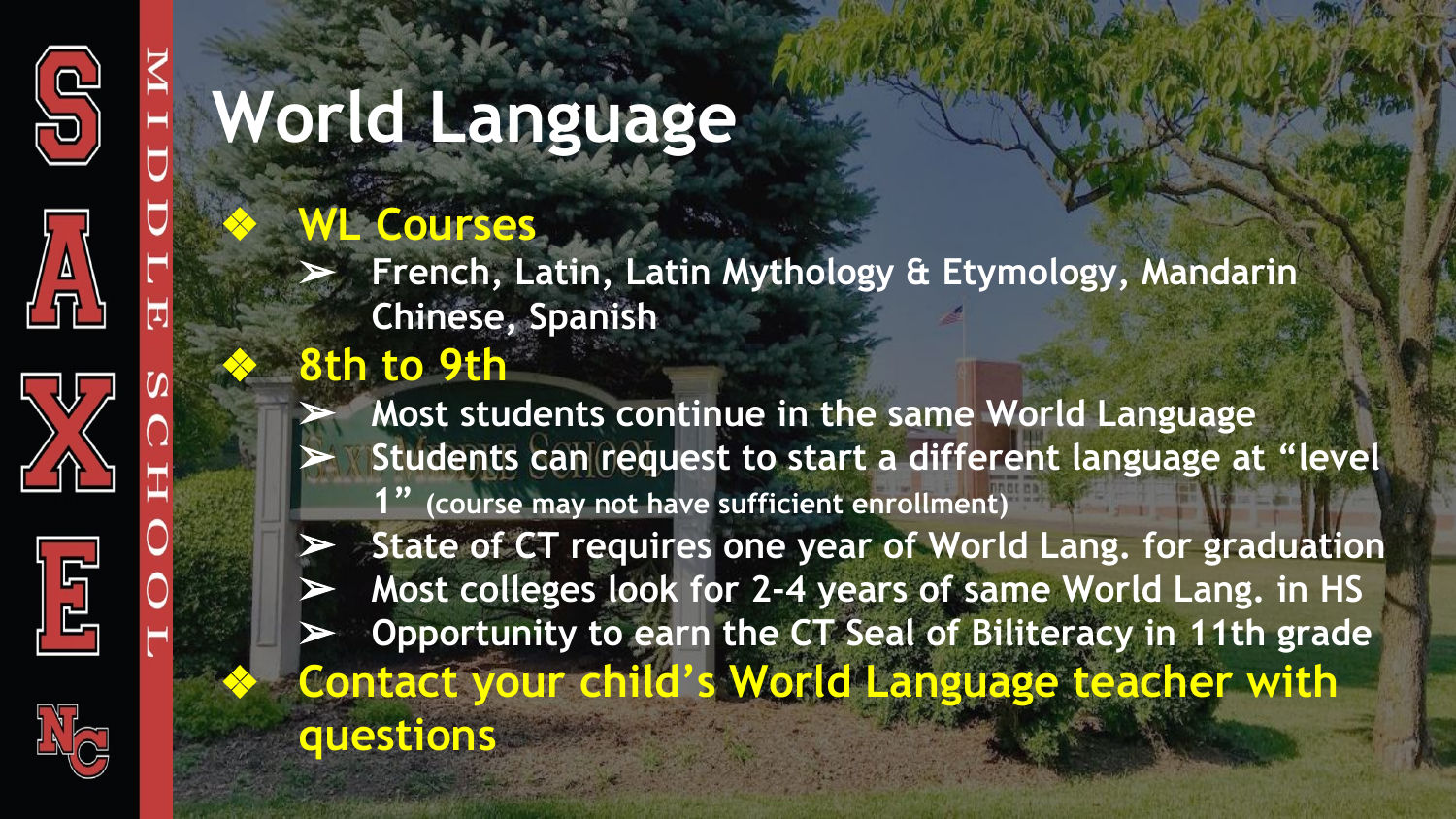





### ❖ **Career & Technical Education**

➢ **Business, Computer Sci, Engineering, Foods, Graphics, TV Broadcasting, Woodworking, Yearbook, Fashion, Interior Design, Robotics, Game Design, 3D Animation**

## ❖ **Visual & Performing Arts**

➢ **Art, Filmmaking, Music, Photography, etc** ❖ **Students request 6 electives, in order of preference**

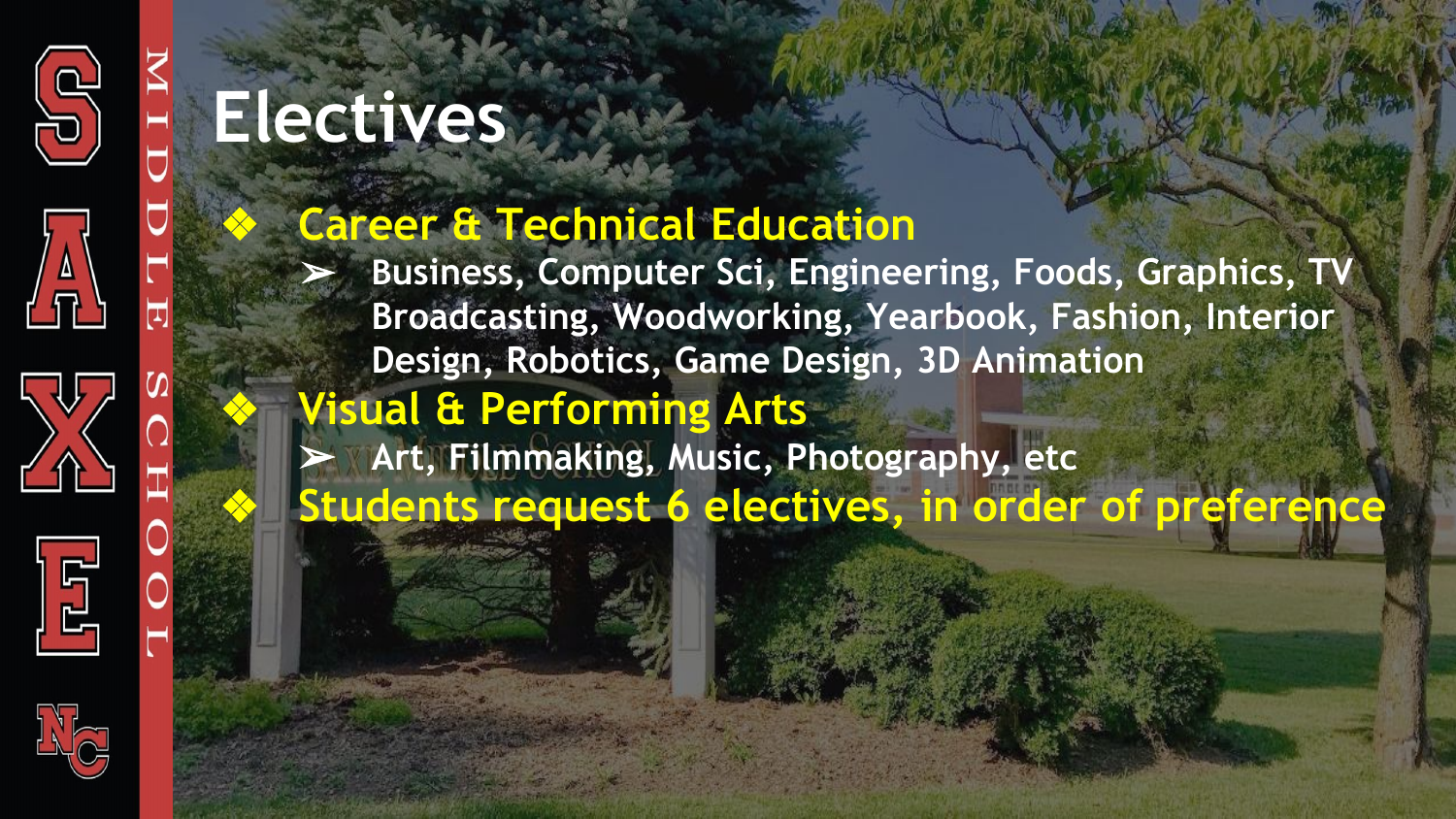







### ❖ **Lots of variety & options** ➢ **NCHS homepage > Students > Co-Curricular [Activities](https://www.ncps-k12.org/domain/73)**



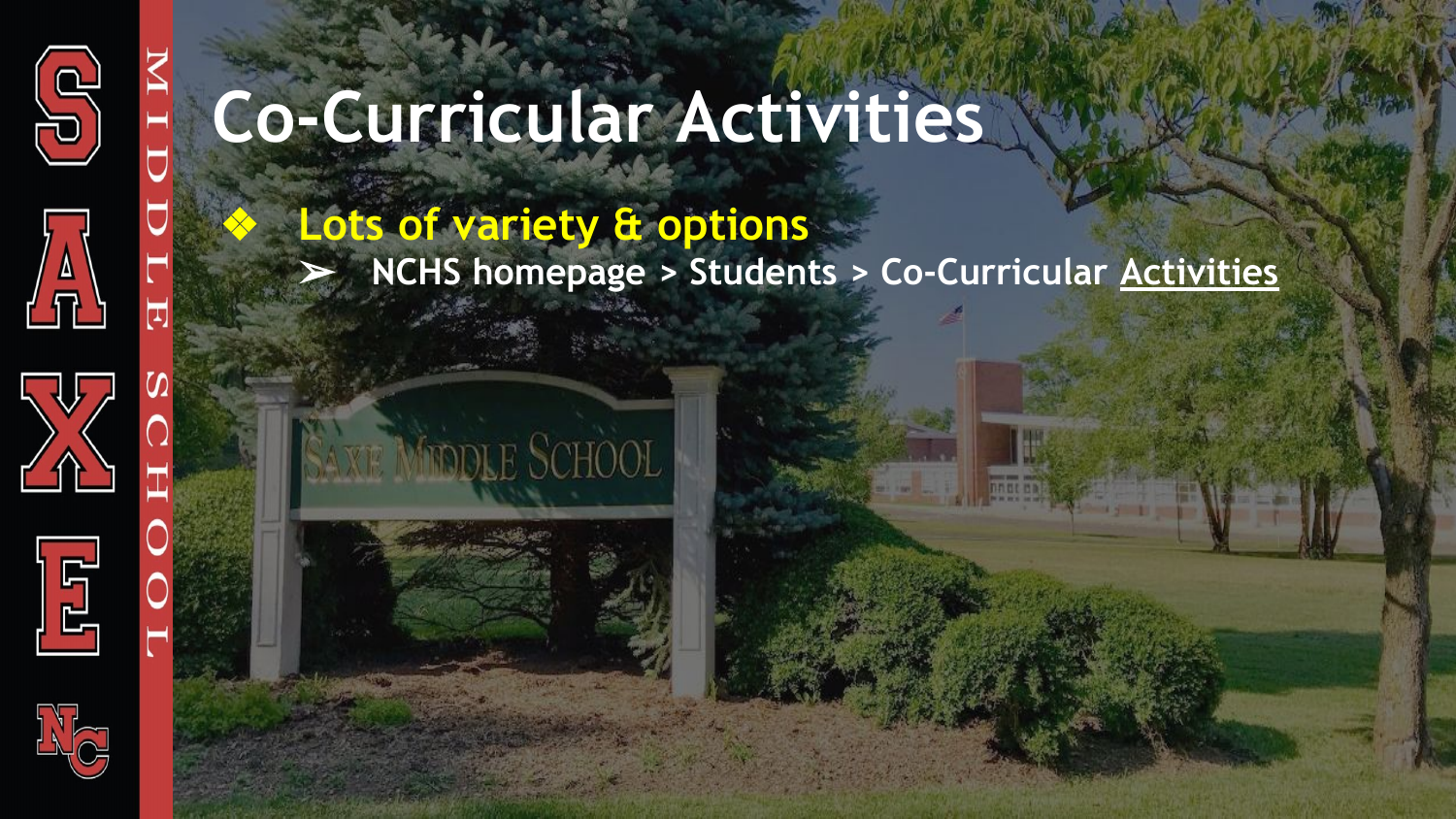





# **Athletics**

- **Meet the Coaches Night** 
	- ➢ **June 6th** *(tentative)*
	- ➢ **Opportunity for you & your child to meet coaches & get more information**

## ❖ **[www.ncrams.com](http://www.ncrams.com)**

❖ **Fall Start Dates** ➢ **All Sports 8/25** ➢ **Football & Golf 8/15**

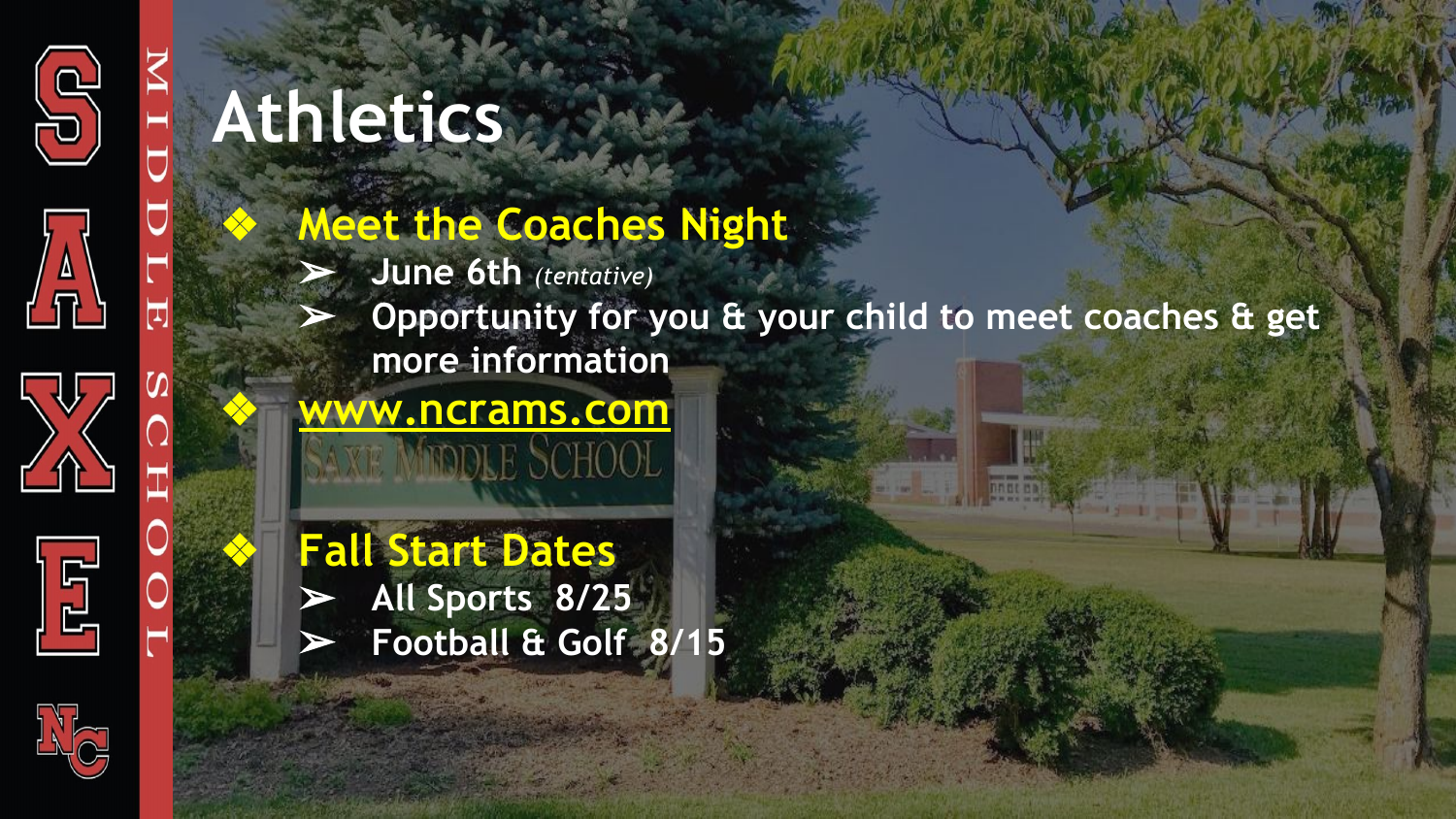





# **NCHS Student Support Team**

## ❖ **Staff**

➢ **8 School Counselors, 2 School Psychologists, 2 School Social Workers, College & Career Center Coordinator**

### ❖ **Services**

➢ **Work as a team with grade level administrators** ➢ **Four-year student-counselor relationship from transition to graduation**

➢ **Teen Talk Counselor**

❖ **NCHS Homepage > Students > [School Counseling](https://www.ncps-k12.org/domain/547)**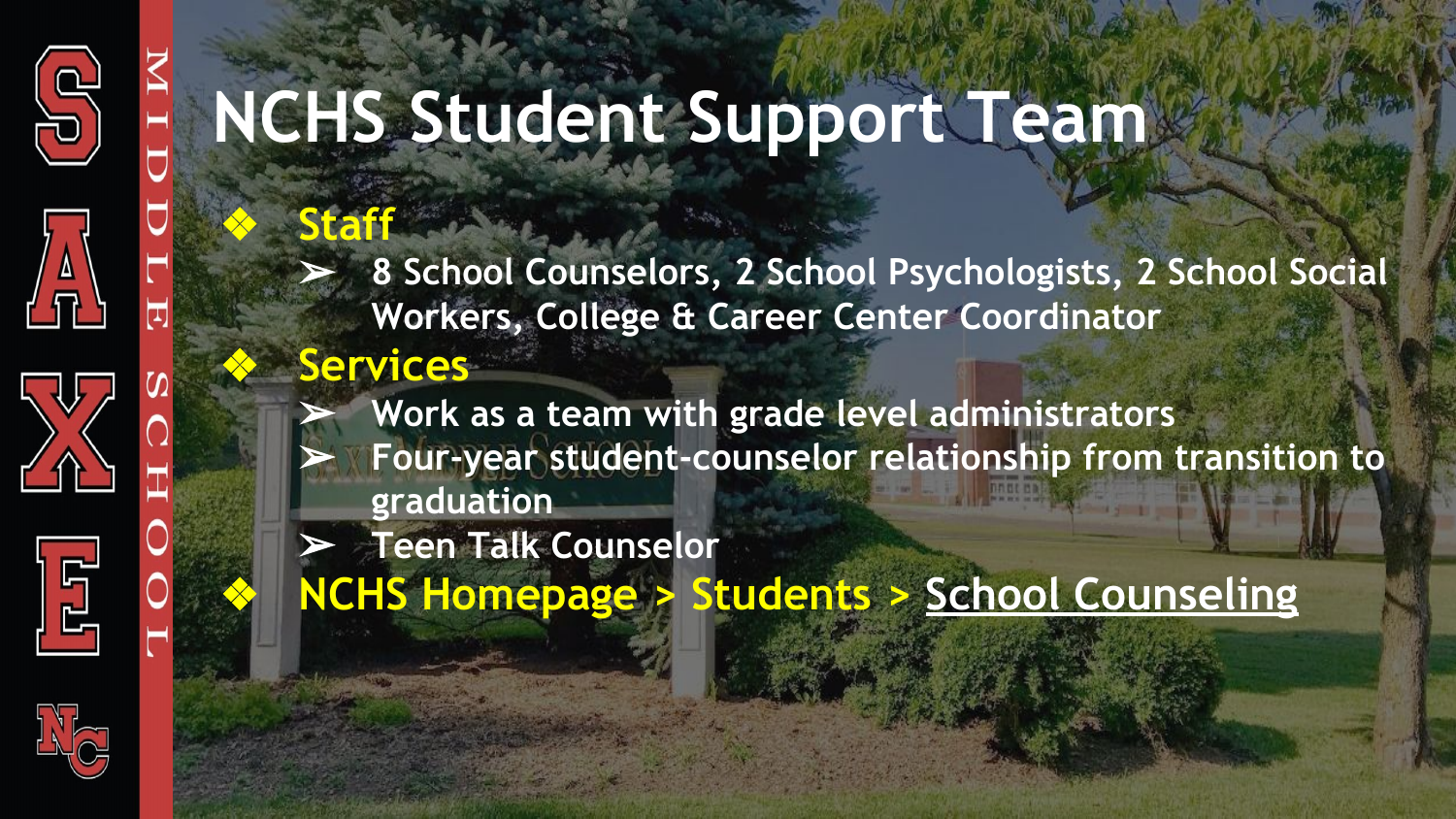





# **Other Public High School Options**

❖ **Free, public high school options**

➢ **AITE -** *Stamford*

➢ **Center for Global Studies -** *Norwalk*

➢ **J.M. Wright Technical High School -** *Stamford*

➢ **\* Regional Center for the Arts -** *Trumbull* ➢ **Stamford Regional Agriscience & Technology Center -**  *Stamford*

### ❖ **Further Information**

➢ **Informational videos & website links emailed and via Saxe 8th to 9th Transition Website**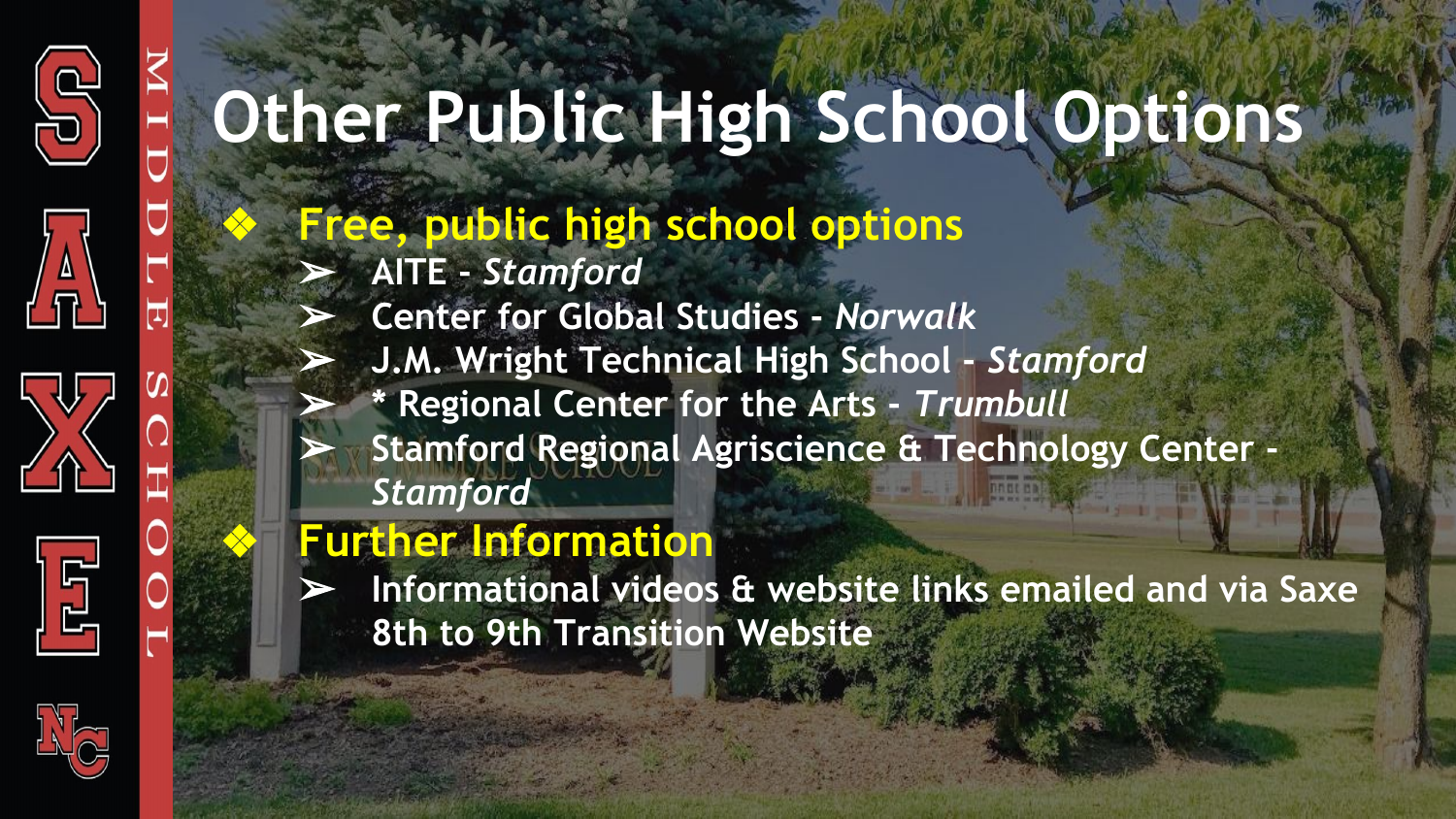







# **Next Steps**

## **Students focus on 8th grade**

- ➢ **Enjoy the unique experience**
- ➢ **Develop effective habits & skills**
- ➢ **Actively participate in the Transition process & events**
- ➢ **Timeline**

❖ **Follow their interests & strengths when making plans & decisions for high school**

**Be involved**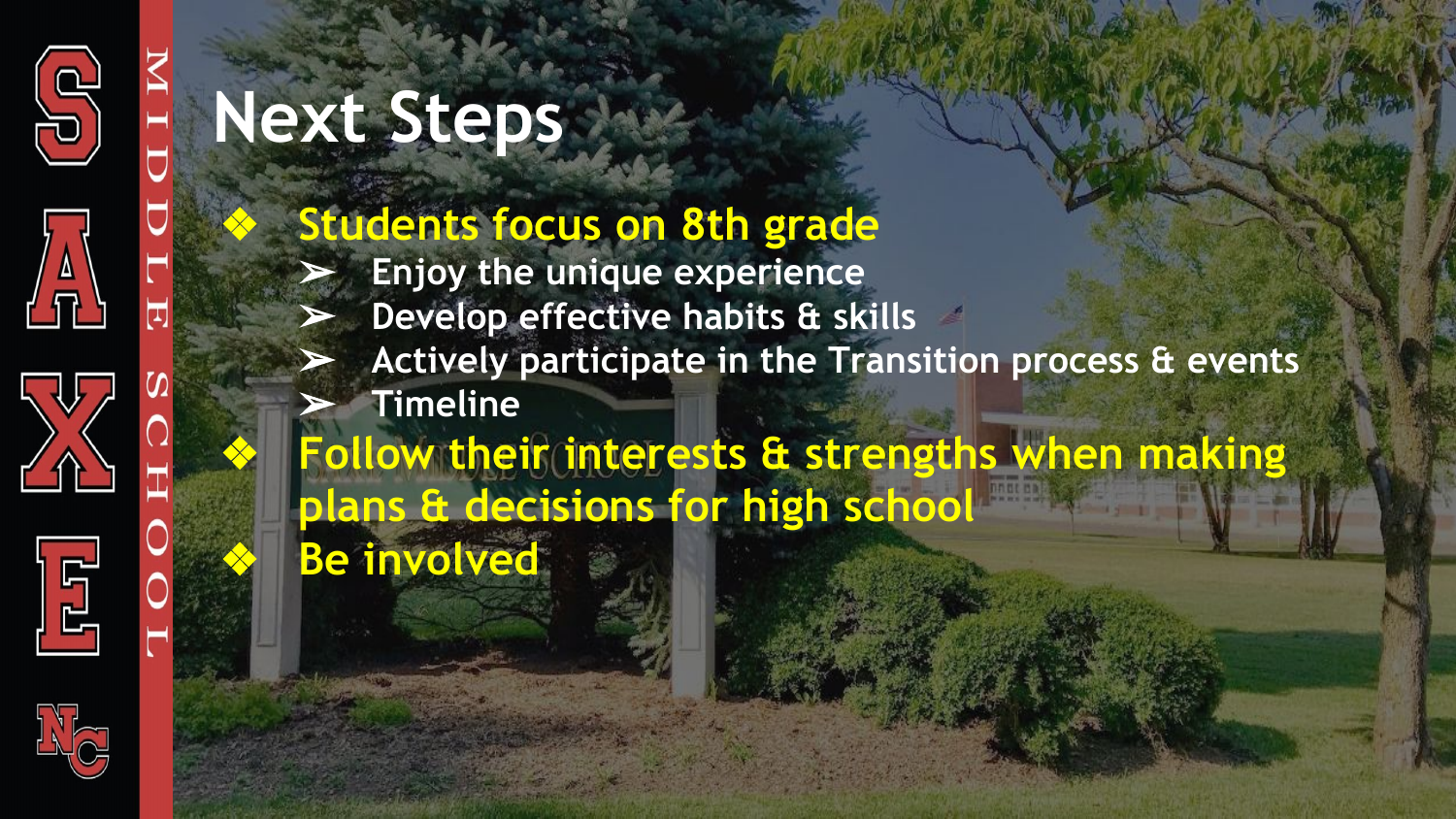

Н

Ò

U

 $\boxdot$ 

 $\Omega$ 

 $\Omega$ 







ЮĹ